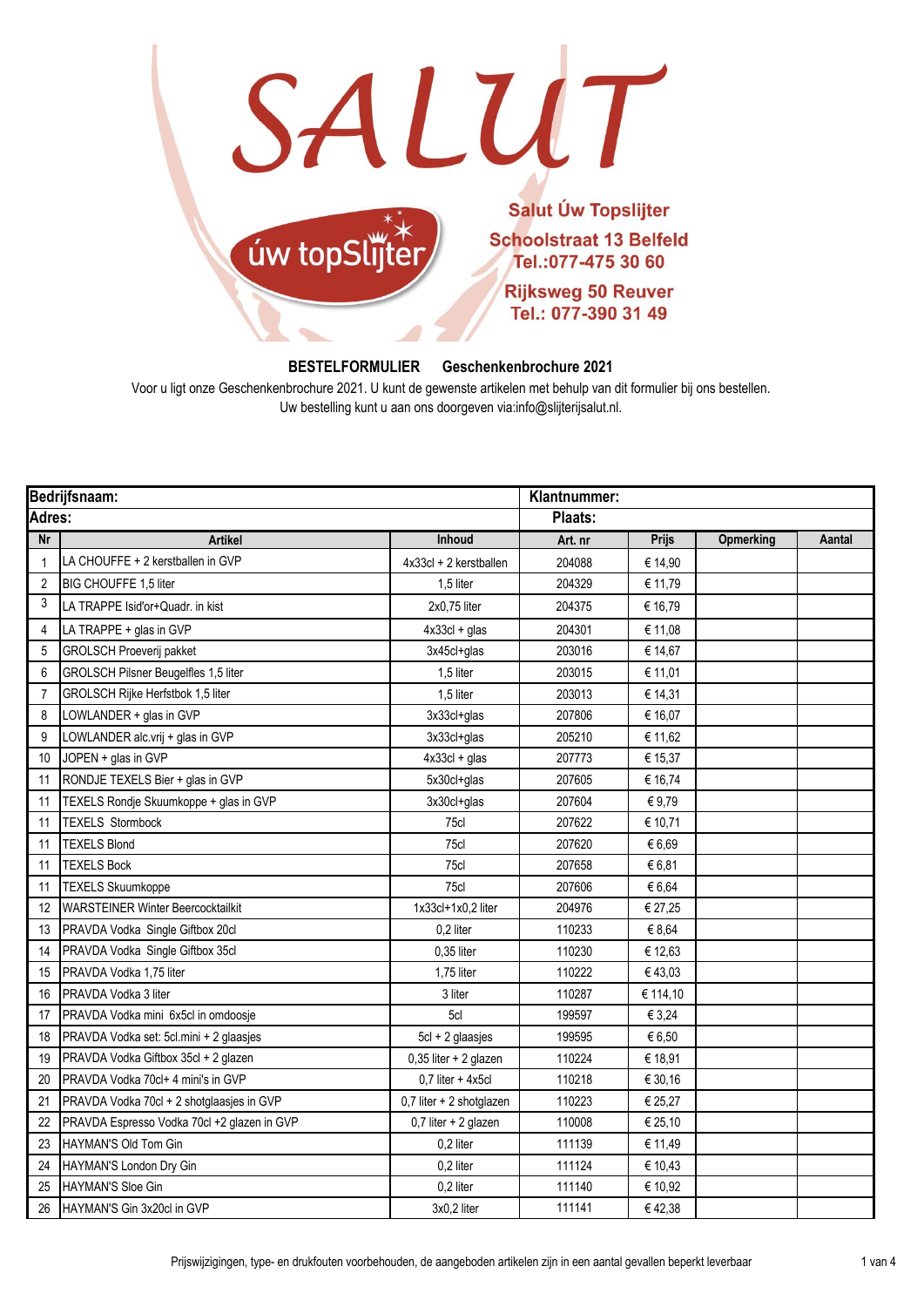| 27 | FILLIERS Dry Gin 28+ glas in GVP                         | $0,5$ liter + glas        | 111374   | € 25,82  |  |
|----|----------------------------------------------------------|---------------------------|----------|----------|--|
| 28 | FILLIERS Pink Dry Gin 28 + glas in GVP                   | $0,5$ liter + glas        | 111375   | € 30,16  |  |
| 29 | FILLIERS Dry gin Mini collection                         | 4x5cl                     | 199301   | € 32,60  |  |
| 30 | FILLIERS Dry Gin 28 - 2 liter                            | 2 liter                   | 111302   | € 113,94 |  |
| 31 | NORDES Atlantic Galician Gin mini                        | 0,2 liter                 | 111125   | € 10,19  |  |
| 32 | NORDES Atlantic Galician Gin + Nordesino glas in GVP     | $0,7$ liter + glas        | 111149   | € 34,23  |  |
| 33 | NORDES Atl.Gal. Gin 2 flessen + 6 glazen in GVP          | 2x0,7 liter + 6 glazen    | 111126   | € 65,20  |  |
| 34 | <b>NORDES Atlantic Galician Gin 3 liter</b>              | 3 liter                   | 111122   | € 112,47 |  |
| 35 | NORDES Atl. Galician Gin + glas in GVP                   | $0,7$ liter + glas        | 111145   | € 34,23  |  |
| 36 | EDINBURGH GIN R&G + G&E 20cl in GVP                      | 2x0,2 liter               | 111369   | € 29,34  |  |
| 37 | <b>HENDRICK'S Gin met Bow Tie</b>                        | $0,7$ liter + bow tie     | 111024-2 | €41,35   |  |
| 38 | HENDRICK'S Gin + Jigger in GVP                           | $0,7$ liter + jigger      | 111024-7 | €41,35   |  |
| 39 | TANQUERAY London Gin + glas in GVP                       | $0,7$ liter + glas        | 111029-2 | € 21,08  |  |
| 40 | PLOMARI Ouzo + ceramic house in GVP                      | 0.7 liter + ceramic house | 117532   | € 17,12  |  |
| 41 | YENI Raki + 2 Glazen in GVP                              | 0,7 liter + 2 glazen      | 117373   | € 24,69  |  |
| 42 | FRANCOLI Grappa L'Ambra del Moscato in houten kist       | 0,7 liter                 | 117397   | € 83,37  |  |
| 43 | FRANCOLI Grappa Barolo Cask Finish                       | 0,5 liter                 | 117730   | €42,38   |  |
| 44 | FRANCOLI Grappa Porto Cask Finish                        | 0,5 liter                 | 117731   | €42,38   |  |
| 45 | FRANCOLI Grappa Bourbon Cask Finish                      | 0,5 liter                 | 117732   | €42,38   |  |
| 46 | FRANCOLI Grappa Sherry Cask Finish                       | 0,5 liter                 | 117733   | €42,38   |  |
| 47 | VECCHIA ROMAGNA Riserva Tre Botti                        | 0,7 liter                 | 108121   | € 38,31  |  |
| 48 | VECCHIA ROMAGNA Brandy Riserva 18YO                      | 0,7 liter                 | 108640   | € 132,85 |  |
| 49 | VECCHIA ROMAGNA Nera Brandy + Glas in GVP                | $0,7$ liter + glas        | 108638   | € 22,41  |  |
| 50 | CARLOS I Amontillado Brandy de Jerez Solera Gran Reserva | 0,7 liter                 | 108454   | € 35,86  |  |
| 51 | CARLOS I Pedro Ximenez Brandy Jerez Solera Gran Reserva  | 0,7 liter                 | 108455   | € 35,86  |  |
| 52 | CARLOS I Imperial XO Brandy de Jerez Solera Gran Reserva | 0,7 liter                 | 108591   | € 52,98  |  |
| 53 | CARLOS I 1520 Brandy de Jerez - Solera Gran Reserva      | 0,7 liter                 | 108232   | € 114,10 |  |
| 54 | GODET Cognac VS "Great Classics" + 2 glazen in GVP       | 0,7 liter + 2 glazen      | 108351   | € 34,64  |  |
| 55 | GODET Cognac X.O. TERRE                                  | 0,7 liter                 | 108318   | €78,57   |  |
| 56 | GODET Family Reserve (Ambl/Vieille Bord/Champ Old)       | 3x0,35 liter              | 108913   | € 146,62 |  |
| 57 | GODET Icy White Antarctica + glas in GVP                 | $0,5$ liter + glas        | 108325   | € 37,00  |  |
| 58 | GODET Icy White ANTARCTICA 1,75 ltr Magnum               | 1,75 liter                | 108303   | € 90,79  |  |
| 59 | EL DORADO 12YO + 2 glazen in GVP                         | 0,7 liter + 2 glazen      | 112375   | € 38,96  |  |
| 60 | EL DORADO 15YO + 2 glazen in GVP                         | $0,7$ liter + 2 glazen    | 112374   | € 52,16  |  |
| 61 | EL DORADO Giftpack (12YO/15YO/21YO)                      | 3x0,35 liter              | 112427   | € 104,32 |  |
| 62 | Dictador 12YO + 2 glazen in GVP                          | 0,7 liter + 2 glazen      | 112553   | €44,01   |  |
| 63 | Dictador 20YO + 2 glazen in GVP                          | 0,7 liter + 2 glazen      | 112554   | € 61,13  |  |
| 64 | Dictador 20YO + portefeuille in GVP                      | 0,7 liter + portefieulle  | 112555   | € 63,57  |  |
| 65 | REMEDY Spiced Rum + highballglas in GVP                  | 0,7 liter + highballglas  | 112621   | € 27,24  |  |
| 66 | <b>ABERFELDY 12yr</b>                                    | 0,7 liter                 | 109208   | €49,60   |  |
| 67 | CRAIGELLACHIE 13YO Whisky                                | 0,7 liter                 | 109178   | € 55,88  |  |
| 68 | BACARDI Premium Rum Discovery pack                       | 3x10cl                    | 112053   | € 23,34  |  |
| 69 | DEWAR'S Variety (12/15/18yo) Collection pack             | 3x0,2 liter               | 107884   | € 33,04  |  |
| 70 | GLENGOYNE 'time keeper' GVP (12YO/Legacy/18YO) 20cl      | 3x0,2 liter               | 109256   | € 61,94  |  |
| 71 | GLENGOYNE 'time keeper' GVP (12YO/Legacy/18YO) 5cl       | 3x5c                      | 199811   | € 22,82  |  |
| 72 | GLENGOYNE 10YO Single Malt Whisky.                       | 0,2 liter                 | 109069   | € 21,19  |  |
| 73 | GLENGOYNE 18YO Single Malt tube                          | 0,2 liter                 | 109085   | € 39,94  |  |
| 74 | GLENGOYNE 21YO giftbox                                   | 0,2 liter                 | 109086   | € 60,31  |  |
| 75 | GLENGOYNE 'time keeper' 12YO                             | 0,7 liter                 | 107722   | € 45,64  |  |
| 76 | <b>KAVALAN Single Malt Whisky</b>                        | 0,2 liter                 | 108437   | € 18,75  |  |
| 77 | KAVALAN ex-Bourbon Oak                                   | 0,2 liter                 | 108442   | € 36,51  |  |
| 78 | KAVALAN Sherry oak Solist                                | 0,2 liter                 | 108443   | € 39,94  |  |
| 79 | LOCH LOMOND 12YO + 2 glazen in GVP                       | 0,7 liter + 2 glazen      | 107609   | €48,90   |  |
| 80 | LOCH LOMOND Triple Twelve 3x 20cl in GVP                 | 3x0,2 liter               | 109529   | € 59,50  |  |
| 81 | LOCH LOMOND 12YO + glas in GVP                           | $0,2$ liter + glas        | 109537   | € 22,82  |  |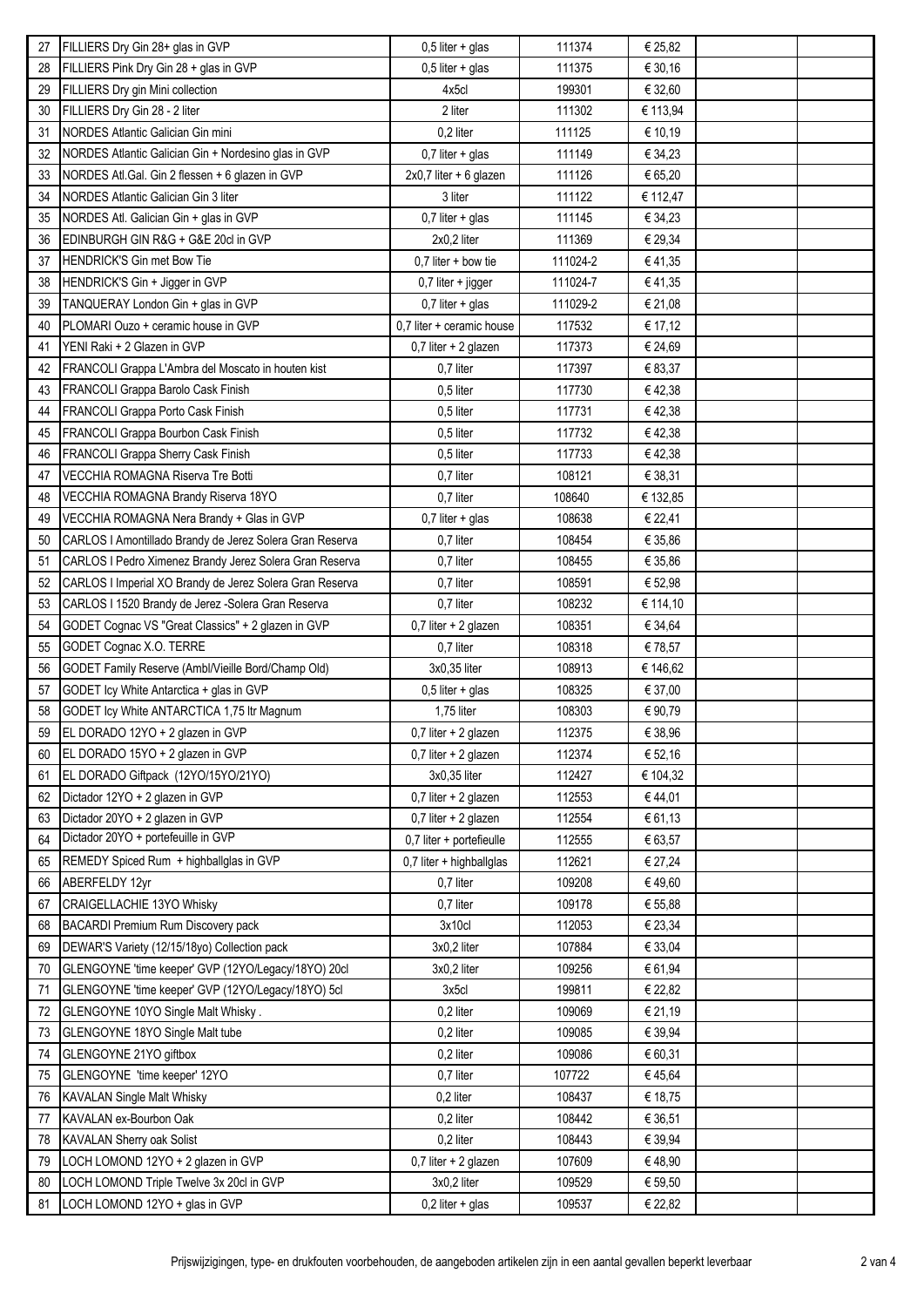| 82  | GLEN SCOTIA Double Cask + glas in GVP                  | $0,2$ liter + glas         | 109549       | € 22,82  |  |
|-----|--------------------------------------------------------|----------------------------|--------------|----------|--|
| 83  | GLEN SCOTIA 15YO + Double Cask in GVP                  | 2x0,2 liter                | 109535       | € 39,12  |  |
| 84  | GLEN SCOTIA double cask / 15YO / Victoriana in GVP     | 3x5cl                      | 199188       | € 22,82  |  |
| 85  | SMOKEHEAD Regular/High Voltage/Rum Rebel               | 3x5c                       | 199812       | € 21,19  |  |
| 86  | GLENALLACHIE/ 12YO / 15YO /MACNAIR 12YO in GVP         | 3x5cl                      | 199638       | € 29,18  |  |
| 87  | GLENCADAM 10/15/21 YO in GVP                           | 3x5cl                      | 199570       | € 26,08  |  |
| 88  | TOMINTOUL 10/21/16 YO in GVP                           | 3x5cl                      | 199558       | € 23,23  |  |
| 89  | TOMINTOUL 18YO + 2 glazen in GVP                       | 0,7 liter + 2 glazen       | 107973       | € 97,80  |  |
| 90  | THE WORLD OF WHISK(E)Y GVP                             | 4x4cl                      | 199550       | €6,85    |  |
| 91  | REMARKABLE REGIONAL MALTS Minipack                     | 6x5cl                      | 199647       | € 34,23  |  |
| 92  | <b>BIG PEAT Islay Malt Scotch Whisky</b>               | 0,2 liter                  | 107767       | € 16,30  |  |
| 93  | BIG PEAT Islay Malt Whisky 4,5 liter + cradle          | $4,5$ liter + cradle       | 108727       | € 313,91 |  |
| 94  | SPEYBURN Bradan Orach Single Malt + glas in GVP        | $0,7$ liter + glas         | 108473       | € 26,08  |  |
| 95  | FILLIERS Single Malt Sherry Oak 10YO                   | 0,7 liter                  | 107876       | € 73,35  |  |
| 96  | GLENFIDDICH 12 yo + 2 glazen in GVP                    | 0,7 liter + 2 glazen       | 109271-2     | €44,91   |  |
| 97  | FAMOUS GROUSE whisky + glas in GVP                     | $0,7$ liter + glas         | 109302-1     | € 21,96  |  |
| 98  | JOHNNIE WALKER Black Label 12YO + 2 glazen in GVP      | $0,7$ liter + 2 glazen     | 109163-2     | € 33,32  |  |
| 99  | CARDHU Single Malt Whisky 12 YO + 2 glazen             | 0,7 liter + 2 glazen       | 109802-3     | € 39,40  |  |
| 100 | VECCHIO AMARO DEL CAPO + 2 glazen in GVP               | 0,7 liter + 2 glazen       | 115889       | € 23,99  |  |
| 101 | VECCHIO AMARO DEL CAPO Riserva + 2 glazen in GVP       | $0,7$ liter + 2 glazen     | 115890       | € 51,18  |  |
| 102 | LIQUORICE CAFFO Liqueur + 2 glazen in GVP              | $0,5$ liter + 2 glazen     | 117240       | € 22,10  |  |
| 103 | CAFFO Brandy Heritage 1980                             | 0,7 liter                  | 108128       | € 39,82  |  |
| 103 | CAFFO Brandy Heritage 1970                             | 0,7 liter                  | 108126       | €41,83   |  |
| 104 | CHOUFFE Coffee + 2 glazen in GVP                       | 0,7 liter + 2 glazen       | 117813       | € 26,49  |  |
| 105 | MERRYS White Chocolate + 2 glazen in GVP               | 0,7 liter + 2 glazen       | 117069       | € 18,35  |  |
| 106 | MERRYS White Chocolate Magnum                          | 1,75 liter                 | 117108       | € 35,86  |  |
| 107 | <b>IRISH VELVET Irish Coffee Mix</b>                   | 0,5 liter                  | 117246       | € 11,82  |  |
| 108 | MOZART Gold Chocolate Cream + Cupcakeglas on-pack      | $0,5$ liter + glas         | $113734 - 6$ | € 19,92  |  |
| 109 | MOZART Gold Chocolate Cream + Espresso glas            | $0,5$ liter + glas         | 113729 - 2   | € 19,92  |  |
| 110 | SHANKY'S WHIP Whiskey Liqueur + glas GVP               | $0,7$ liter + glas         | 117070-1     | € 22,53  |  |
| 111 | VILLA MASSA Amaretto + glas in GVP                     | $0,7$ liter + glas         | 117137-2     | € 24,08  |  |
|     | 112 GECKO Caramel Vodka +2 glazen in GVP               | $0,7$ liter + 2 glazen     | 110271       | € 20,29  |  |
|     | 112 GECKO Sweet Rice + 2 glazen in GVP                 | 0,7 liter + 2 glazen       | 117893       | € 20,29  |  |
|     | 113 SCHROBBELER + 2 shotglazen in GVP                  | $0,7$ liter + 2 shotglazen | 114002       | € 16,92  |  |
| 114 | SCHROBBELER + tumblerglas in GVP                       | $0,35$ liter + tumblerglas | 113971       | € 11,51  |  |
|     | 115 JAGERMEISTER + shotglazen in GVP                   | $0,7$ liter + 2 shotglazen | 117111       | € 19,36  |  |
| 116 | BAILEY'S irish cream + 6 Hot Chocolate truffles in GVP | $0,7$ liter + 6 truffles   | 117232-3     | € 16,97  |  |
| 117 | SANTOCCI Limoncello + 2 shotglazen in GVP              | 0,7 liter + 2 shotglazen   | 117347       | € 22,25  |  |
| 118 | SANTOCCI Limoncello + parlare                          | $0,7$ liter + parlare      | 117656       | € 22,25  |  |
| 119 | FILLIERS Advokaat Weckpot 2x10cl                       | 2x10c                      | 116100       | € 7,17   |  |
| 120 | <b>FILLIERS Advokaat Weckpot</b>                       | 0,7 liter                  | 116101       | € 14,34  |  |
| 121 | BELLUSSI Cuvee Prestige geschenkdoos LEEG voor 1 fles  | Per stuk / Plano           | 625407       | € 3,26   |  |
| 122 | BELLUSSI Prestige Brut Magnum in GVP                   | 1,5 liter                  | 760543       | € 27,71  |  |
| 123 | BELLUSSI Cuvee Prestige Brut 0,75 ltr.                 | 0,75 liter                 | 760542       | € 12,88  |  |
| 124 | BELLUSSI Prestige Brut 3,00 Itr.in GVP                 | 3 liter                    | 760564       | € 114,10 |  |
| 125 | ERNEST RAPENEAU Giftbox LEEG voor 0,75 liter           | Per stuk / Plano           | 699082       | € 0,90   |  |
| 126 | ERNEST RAPENEAU Champagne Brut                         | 0,75 liter                 | 760400       | € 25,02  |  |
| 127 | ERNEST RAPENEAU Champagne Demi-Sec                     | 0,75 liter                 | 760401       | € 25,02  |  |
| 128 | <b>ERNEST RAPENEAU Champagne Rose</b>                  | 0,75 liter                 | 760402       | € 30,07  |  |
| 129 | ERNEST RAPENEAU Champagne Premier Cru Brut             | $0.75$ liter               | 760405       | € 29,34  |  |
| 130 | ERNEST RAPENEAU Champagne Blanc De Blancs              | 0,75 liter                 | 760406       | € 29,75  |  |
| 131 | SCHLUMBERGER Sekt Rose Secco + glas in GVP             | $0,75$ liter + glas        | 760236       | € 16,43  |  |
| 132 | SCHLUMBERGER Sekt Gold in GVP                          | 0,75 liter + GVP           | 760083       | € 14,02  |  |
| 133 | SCHLUMBERGER Ice Secco + glas in GVP                   | $0,75$ liter + glas        | 760053       | € 14,39  |  |
| 134 | PIPER HEIDSIECK Rose in Ice Jacket                     | 0,75 liter                 | 760184       | € 54,78  |  |